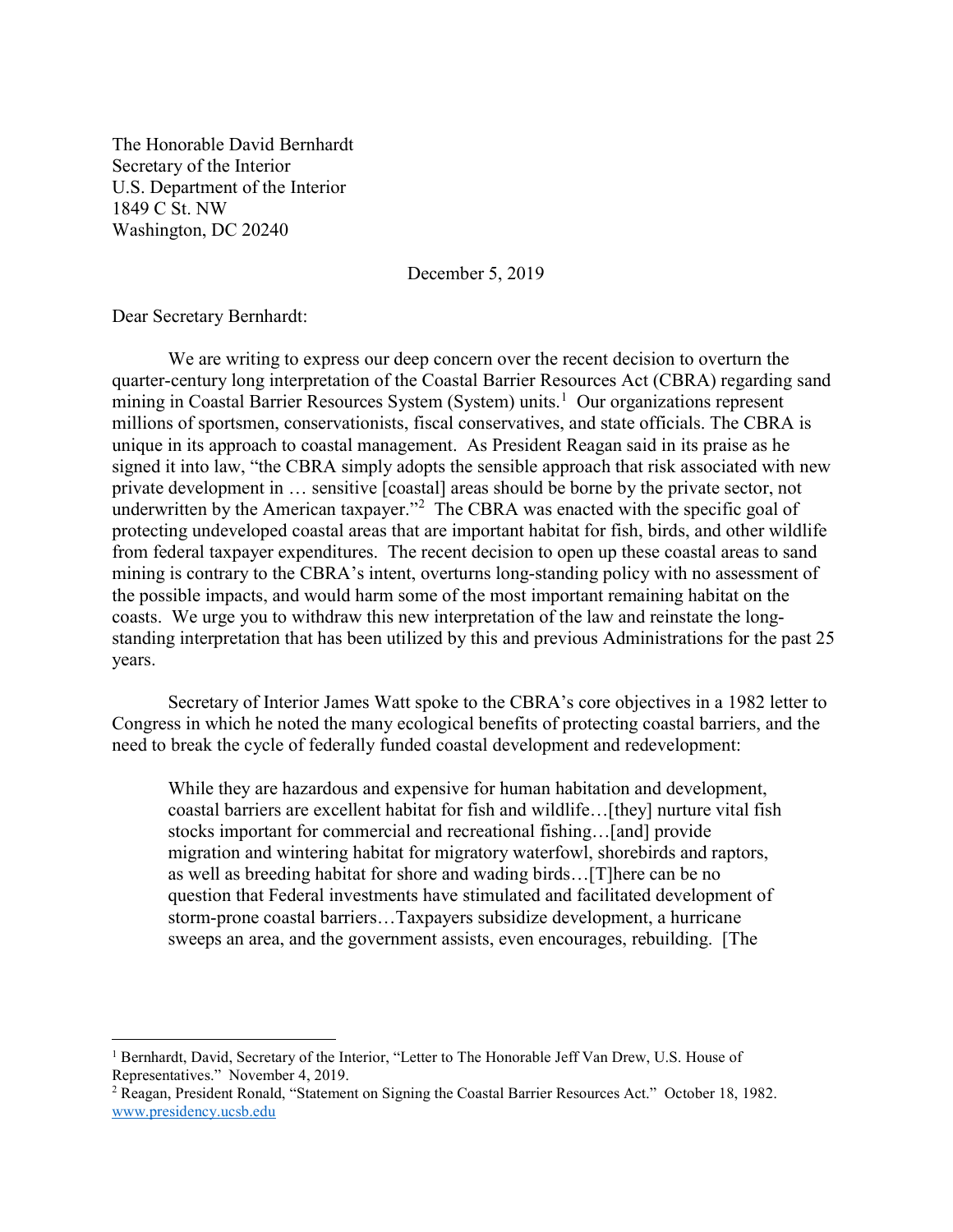CBRA] charts a sensible course for preventing this cycle from recurring, one that will conserve both tax dollars and natural resources.<sup>3</sup>

The benefits from the CBRA applauded by President Reagan and Secretary Watt were further supported by the Assistant Solicitor in a 1994 memo clarifying that federal dollars could not be spent to mine sand from System units for the purpose of using that sand outside of the System. This interpretation has been implemented consistently by the U.S. Fish and Wildlife Service (FWS) for a quarter-century. The Service has supported it through numerous challenges and several administrations, including the Trump Administration. A December 2018 letter from the Fish and Wildlife Service (FWS) Principal Deputy Director reiterated the appropriateness of the interpretation and rebuffed arguments that it should be overturned.<sup>4</sup>

 The CBRA has always allowed state or local governments or private interests to pay to dredge System units for sand to be used outside of the System. But the law, and the 1994 Assistant Solicitor's opinion about implementation of it, shielded the federal taxpayer from having to pay for these activities. Allowing federal tax dollars to be spent to dredge System units to supply beach renourishment operations that themselves consume billions of dollars in no way reduces federal expenditures that support hazard-prone coastal development, which is an explicit goal of the CBRA. Over the past 25 years, beach renourishment projects along the Gulf of Mexico and Atlantic Coast have cost a staggering \$9.7 billion.<sup>5</sup> Much of that expenditure has been shouldered by the federal taxpayer.<sup>6</sup> Yet, a recent study found that beach renourishment "encouraged development in places especially vulnerable to damage. . . houses in nourishing zones are significantly larger and more numerous than in non-nourishing zones."<sup>7</sup> The study concluded that beach renourishment "is compounding coastal risk in zones already characterized by high vulnerability."<sup>8</sup> One of the CBRA's three fundamental objectives is to discourage development in storm- and hazard-prone coastal areas by, as the law states, "restricting future Federal expenditures and financial assistance which have the effect of encouraging development of coastal barriers."<sup>9</sup>

The 1994 interpretation of the CBRA was entirely consistent with the CBRA's goal of discouraging development and unwise federal expenditures. The report that accompanied Senate passage of the CBRA notes that:

This legislation recognizes that coastal barriers should be conserved in their natural state for two reasons. First . . . . these areas provide essential habitat for fish and wildlife. Secondly, it is evident that Federal tax dollars encourage development . . . and then

 $\overline{a}$ 

<sup>&</sup>lt;sup>3</sup> Watt, James, Secretary of the Interior, "Letter to the Hon. Walter B. Jones, Chairman, Committee on Merchant Marine and Fisheries, House of Representatives." February 2, 1982.

<sup>4</sup> Everson, Margaret, Principal Deputy Director, "Letter to The Honorable Garret Graves, House of Representatives." December 21, 2018.

<sup>&</sup>lt;sup>5</sup> Program for the Study of Developed Shorelines, Western Carolina University. http://beachnourishment.wcu.edu/  $6$  The typical cost-share for a beach renourishment project is 65% federal and 35% state/local.

<sup>&</sup>lt;sup>7</sup> Armstrong, Scott B., et al, "Indications of a positive feedback between coastal development and beach nourishment," in Earth's Future, a publication of the American Geophysical Union. November 10, 2016. https://agupubs.onlinelibrary.wiley.com/doi/full/10.1002/2016EF000425 8 Ibid.

<sup>&</sup>lt;sup>9</sup> Public Law 97-348 (96 Stat. 11653, 16 U.S.C. 3501 et seq.) "Section 2(b) PURPOSE." Enacted October 18, 1982.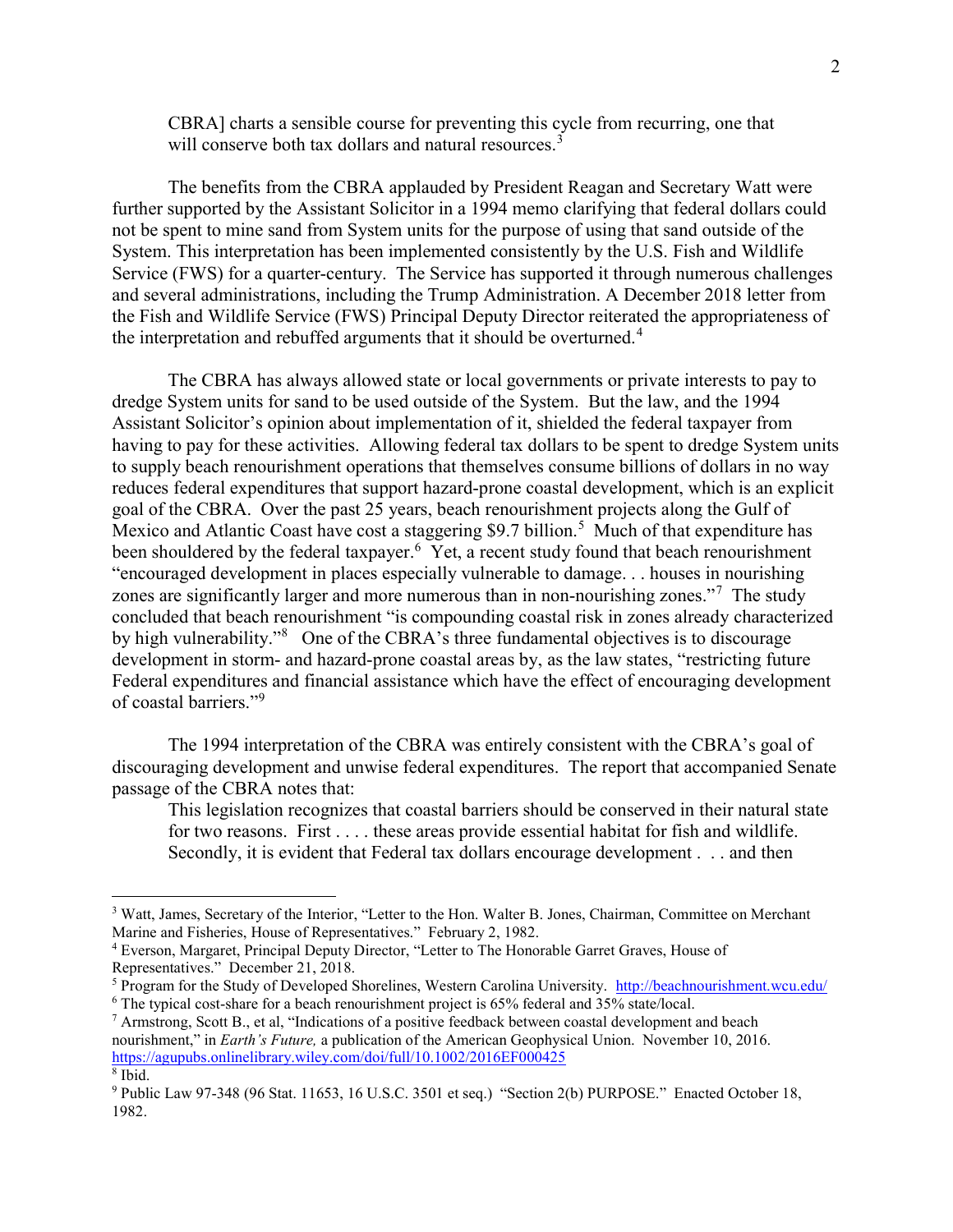perpetuate that development . . . Federal expenditures which subsidize and thereby encourage development in these dynamic areas constitute an unwise investment … By aiding development of coastal barriers, the Federal Government is diminishing the productivity of estuaries and wetlands in terms of fish and wildlife resources; increasing risks to life and property; and, reducing the capacity of such areas to protect the mainland from storms. $^{10}$ 

Allowing federal tax dollars to be used to mine System units for sand also directly threatens fish and wildlife habitat that the CBRA was enacted to specifically protect. Under the new policy, areas that were previously off-limits to federally funded mining activities will become available. This will incentivize sand mining in sensitive, undeveloped coastal areas that were previously shielded from federally-funded mining activities. Indeed, the stated purpose of the new policy is to allow "sand from units within the System [to] be used to renourish beaches located outside of the System,"<sup>11</sup> a practice that has been disallowed under the past 25 years when it involved federal tax dollars.

The negative impacts on the environment from sand mining operations could be significant. Scientists have identified harm caused to coastal ecosystems from sand mining:

- The U.S. Fish and Wildlife Service reported that, "As sand sources for beach renourishment projects have become more limited, the mining of [inlets] for sediment has increased. This is a problem because exposed [inlets] and sandbars are prime roosting and foraging habitats for piping plovers,"<sup>12</sup> a threatened species under the Endangered Species Act.
- The Army Corps of Engineers acknowledges that, "Practices such as sand mining, beach replenishment, dredging . . . on beaches and islands are widespread and have taken a toll on coastal birds,"<sup>13</sup> further noting that "coastal inlets are some of the most important habitats for shorebirds."<sup>14</sup>
- Scientists at the Virginia Institute of Marine Science (VIMS) reported that, "Even if the excavation [from sand mining] is only centimeters deep, it will have a profound effect on the resident infauna and lesser, but none-the-less real, consequences on the local pelagic organisms and physical processes."<sup>15</sup>

Along with negative impacts to fisheries, birds and other wildlife, sand mining also reduces the resiliency of coastal barriers. Coastal geologists have examined impacts on inlets that

 $\overline{a}$ 

 $10$  Report No. 97-419, 97<sup>th</sup> Congress, 2d Session, "Coastal Barrier Resources Act, Report together with Additional Views [To accompany S. 1018.]" May 26, 1982. P. 3.

<sup>&</sup>lt;sup>11</sup> Bernhardt, David, Secretary of the Interior, op cit.

<sup>&</sup>lt;sup>12</sup> U.S. Fish and Wildlife Service, New Jersey Field Office, "Rufa Red Knot (Calidris canutus rufa) [threatened.]" May 11, 2016. https://www.fws.gov/northeaset/njfieldoffice/endangered/redknot.html

<sup>&</sup>lt;sup>13</sup> Dabees, Mohamed A. and Kraus, Nicholas C., on contract with the U.S. Army Corps of Engineers' Vicksburg, MS Lab. Evaluation of Ebb-Tidal Shoals as a Sand Source for Beach Renourishment: General Methodology with Reservoir Model Analysis. 2004. P. 1. http://cirp.usace.army.mil/Downloads/PDF/dabees-kraus-FSBPA04.pdf

<sup>&</sup>lt;sup>14</sup> Harrington, B.R. *Coastal inlets as strategic habitat for shorebirds in the southeastern United States.* DOER Technical Notes Collection. ERDC TN-DOER-E25. Vicksburg, MS: U.S. Army Engineer Research and Development Center. 2008.

<sup>&</sup>lt;sup>15</sup> Hobbs, C.H. An Investigation of Potential Consequences of Marine Mining in Shallow Water: An Example from the Mid-Atlantic Coast of the United States. Virginia Institute of Marine Sciences. Published in Journal of Coastal Research. Winter 2002. http://journals.fcla.edu/jcr/article/viewFile/81252/78392